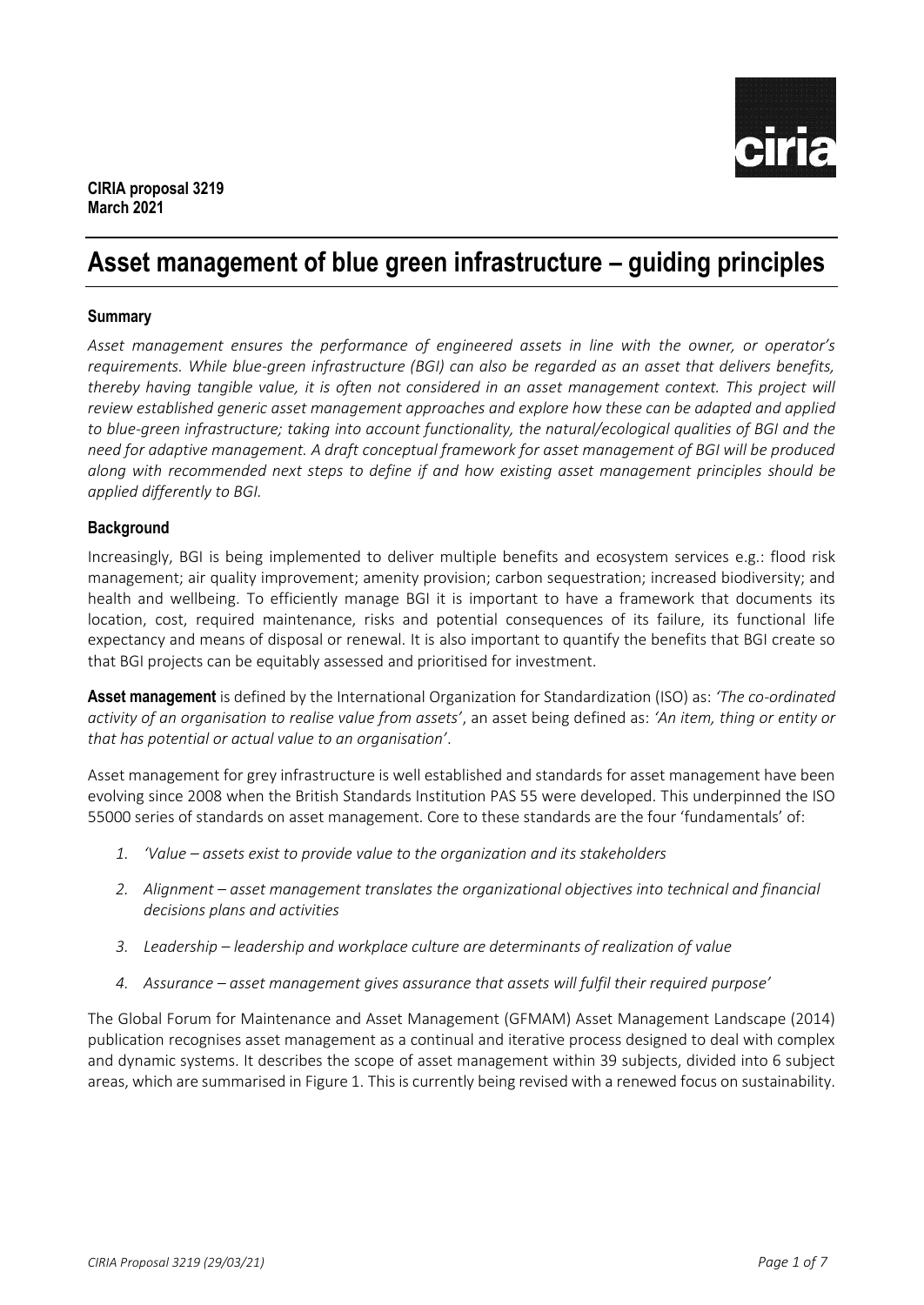

*Figure 1 Alignment of the 39 Asset Management groups within the six Subject Groups. (Global Forum for Maintenance and Asset Management (GFMAM) Asset Management Landscape (2014).* 

CIRIA is recognised for developing collaborative guidance on the planning, design, construction and management of infrastructure assets. It has produced good practice guidance for different sectors on a variety of different assets types for transport, drainage, flood risk management and the water industry. CIRIA's recent guidance on grey infrastructure includes for example:

- Structural health monitoring in civil engineering (C788; 2020)
- Degradation modelling of civil engineering infrastructure assets (C784F; 2019)
- Culverts, design and operation (C786; 2019)
- General fixings: Guidance on selection and whole life management (C777; 2019)
- Guidance on embedded retaining wall design (C760; 2017)
- Hidden defects in bridges. Guidance for detection and maintenance (C764; 2017)
- The International Levee Handbook (C731F; 2013)
- Infrastructure embankments condition appraisal and remedial treatment. 2nd edition (C592; 2003)

**Blue-green infrastructure (BGI)** consists of a strategically planned system of natural and semi-natural components comprising water (blue) and landscape elements (green) at various scales to deal with climate challenges which also provide multiple economic, environmental and social benefits.

CIRIA has focused on the delivery of guidance on BGI including Sustainable Drainage Systems (SuDS) and Natural Flood Management (NFM). These BGI components contribute to many organisations' sustainability objectives, such as; Capitals Accounting approaches and delivering benefits and a social contract with communities. They also support UK government objectives for adapting to and mitigating climate change as set out in its 25 Year Environmental Plan and achieving its net zero carbon ambitions. Examples of CIRIA's BGI guidance include:

- The SuDS Manual (C753; 2015)
- Guidance on the construction of SuDS (C768; 2017)
- B£ST: The Benefits Estimation Tool for valuing blue green infrastructure (W047a and W047b; 2019)
- Delivering GI along linear assets (C771; 2019 and C772 2021)
- BGI perspectives on planning, evaluation and collaboration (C780a; 2019)
	- BGI perspectives on water quality benefits (C780b; 2019)

CIRIA is also working on the development of guidance for the delivery of NFM (RP1094) and blue roofs (RP1099).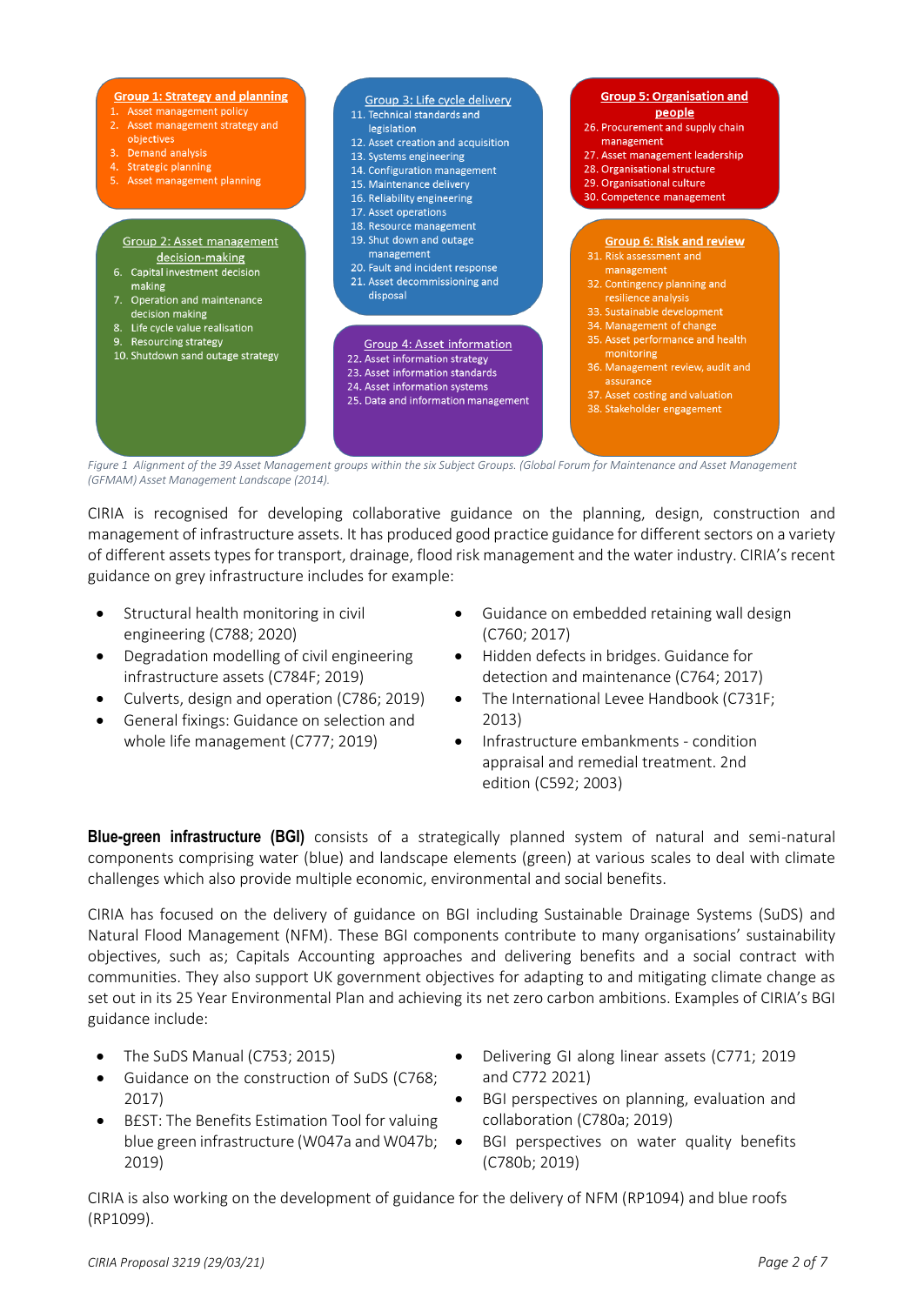CIRIA's experience in delivering guidance for both engineered infrastructure assets and for BGI makes it wellplaced to develop guiding principles for asset management of BGI, focussing on SuDS and NFM.

# **Justification**

As the use of BGI to overcome challenges and deliver multiple benefits increases, there is a growing need for a common approach to how it is mapped, monitored, evaluated and managed in a similar way to the traditional ('grey') assets it sits alongside or connects with.

While traditional grey infrastructure can be multi-functional and subject to the unpredictability of weather and nature, BGI measures are often specifically designed to reduce the impacts of extreme weather, be more resilient and to mitigate and/or be adaptable to the effects of climate change. The core function of BGI may change dependent on weather conditions, for example a large sunken grassed area in a park may be primarily used for social gatherings but during an extreme rainfall event its core function is to temporarily slow the flow of runoff and store water. This area will need to be managed to deliver multi-functionality.

BGI differs from traditional assets in that it always includes some natural elements, however these can be combined with grey infrastructure. The key differences between BGI and traditional assets are:

- that they include natural elements which are subject to change and are likely to be more dynamic than pure grey infrastructure
- the natural and ecological qualities of BGI will impact their performance, risk, value and costs differently over time and different contexts
- BGI measures are more likely to provide multiple benefits beyond their core function which could create added complexity in their management and valuation including:
	- multiple performance metrics across different benefit categories that may have technical, environmental implications and may more directly interface with the local communities they serve
	- o shared responsibilities for maintenance and renewal of BGI that may be split amongst multiple stakeholders, requiring clarification and management
- BGI can mature and has an element of self-renewal. The adaptive management of BGI under constant change needs to be considered as do different stakeholder interactions and requirements related to BGI interventions (e.g. through public engagement).

Responsibility and requirements for asset data collection for grey and blue-green assets differs between organisations. Developing a common approach to AM for BGI will provide a framework for data collection which could be stipulated as part of approval for delivery. This will generate an improved understanding of the efficacy of different BGI measures, and will support their recognition as assets which have value and deliver recognised functionality. This will assist with broader implementation of BGI as part of the iterative process of asset management.

For BGI measures to be recognised as assets, they need to be managed as such throughout their lifecycle. A proportionate approach to asset management for BGI is required in order that its delivery is not overcomplicated by the introduction of onerous bureaucratic management processes that present unnecessary burdens. A framework for asset management of BGI would allow a proportionate approach to be taken dependent on the type of BGI measure under consideration and the magnitude of potential risks associated with its implementation.

Guidance on asset management for grey infrastructure is relatively mature and embedded in good practice. There is an opportunity to apply these mature standards, frameworks and guidance to BGI. However, there is as yet no established procedure for defining the functionality of BGI, which is a key part of traditional asset management.

*CIRIA Proposal 3219 (29/03/21) Page 3 of 7* Grey infrastructure is often designed to be multi-functional (for example an airport is primarily a transport hub but provides a host of other functions). Blue-green infrastructure is more often designed to be both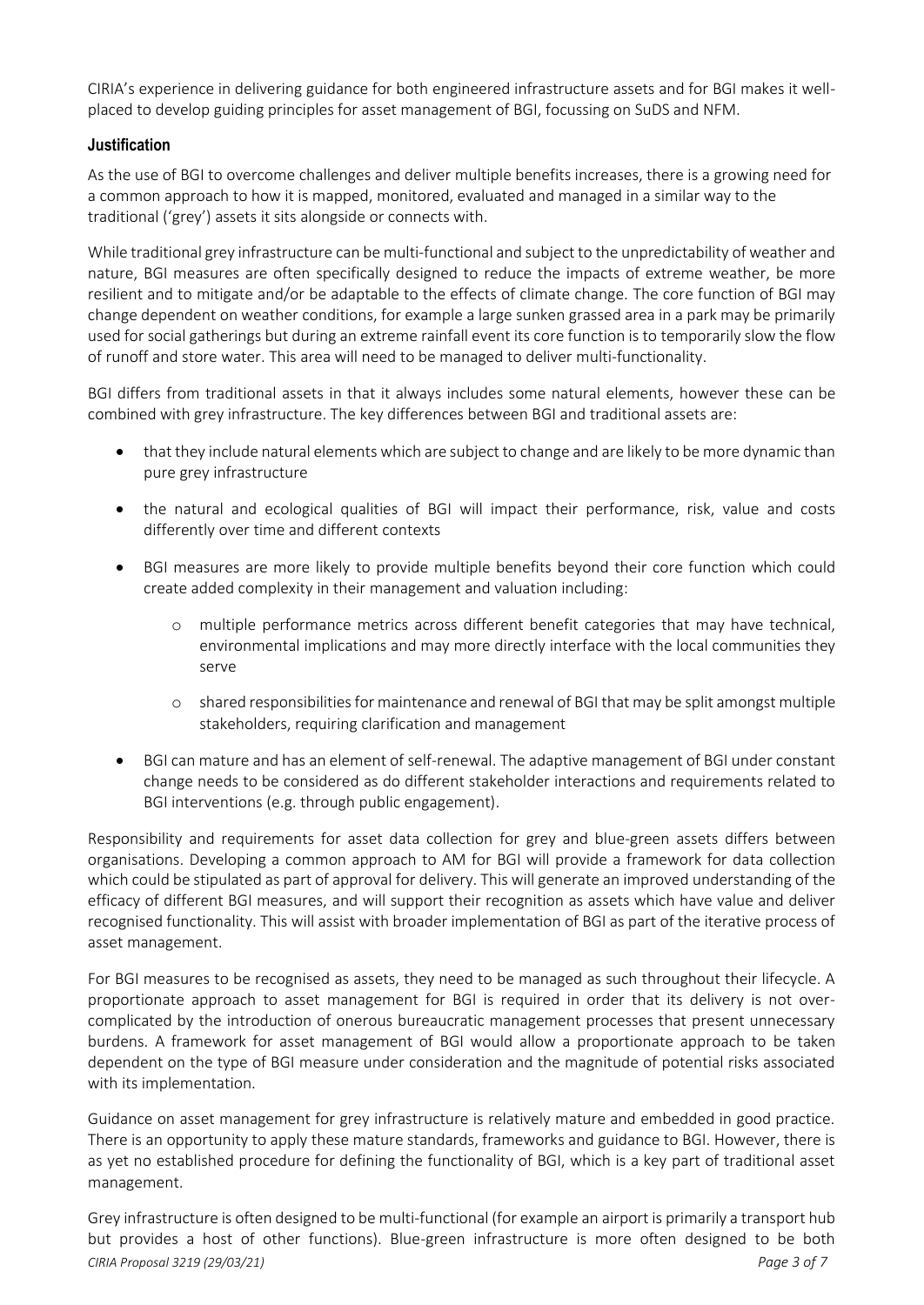multifunctional and resilient, which provides additional benefits beyond its core functionality and can also add value. The additional benefits of BGI are often context dependent and can include one or a number of benefits such as those included for value estimation in CIRIA's B£ST tool:

- Managing air quality
- Improving amenity
- Supporting asset performance
- **•** Improving biodiversity and ecology
- Regulating building temperature
- Enabling carbon sequestration
- Supporting education
- Enabling development
- Managing flooding
- Improving health and wellbeing
- Managing noise pollution
- Supporting recreation
- Contributing to traffic calming
- Managing water quality
- Managing water quantity (groundwater, flows and volumes)
- Reducing crime
- Supporting economic growth
- Supporting tourism

For example, a series of rain gardens may be designed to slow the flow of surface water running off from the road whilst acting as a traffic calming measure and improving the aesthetics of the local area. This is likely to have additional benefits such as carbon sequestration, air and water quality improvement, increasing biodiversity, or bringing health benefits through encouraging walking or cycling through the area.

Many organisations that have traditionally used grey infrastructure are increasingly utilising BGI to manage flood risks and improve the local environment. An AM approach could help to ensure that these 'assets' are maintained and managed for continued effectiveness in reducing flood risk, improving water quality and/or delivering the multiple benefits they were designed to do. The approach developed should align with the way in which Risk Management Authorities record and manage assets (in relation to maintenance schedules, adoption etc.) and with other relevant assets systems such as those related to transportation.

With this increasing focus on implementation of BGI measures, it is timely that CIRIA brings together the disparate organisations and disciplines involved in delivering and managing grey and BGI interventions with experts in asset management to understand and develop new principles and value measures for managing BGI within existing AM Frameworks. This will define where existing asset management approaches are most relevant, identify challenges and provide recommendations to how these may be overcome.

Drawing on previously published guidance (from CIRIA and elsewhere), this project will consider how BGI can be included in strategic asset management plans (SAMPs). These demonstrate how well an organisation can quantify the performance, cost, value and benefits of its asset portfolio, and how accurately it can predict the rate of change of these over a defined time, as well as its ability to manage the change. The challenge for BGI measures is in evaluating the benefits as well as the rate and type of change over time. This project will evaluate how the principles of SAMP can be directly applied to BGI and where further research and guidance is required.

A practical framework will be developed that complements existing asset management principles. It will also identify gaps and suggest recommendations where the application of principles needs to be developed specifically for BGI asset management. The guidance will focus on key principles, in a similar way to that of CIRIA's publication: '*Whole-life infrastructure asset management: good practice guide for civil infrastructure*' (C677; 2009).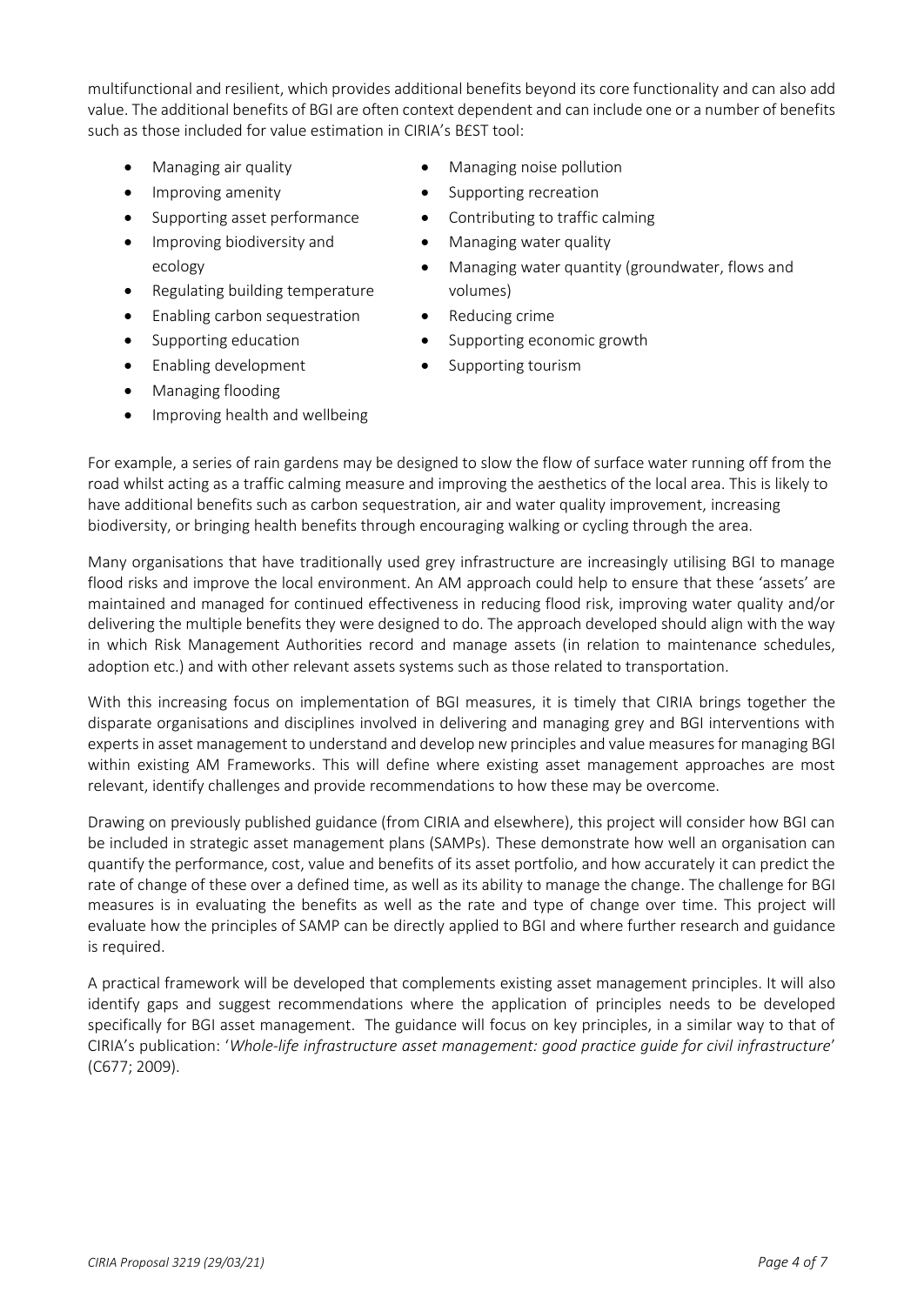# **Aims and objectives**

The aim of this project is to produce high level guidance and principles for the asset management of BGI. The guidance will provide a common and proportionate approach to collection and analysis of data on performance, value, costs and risk of failure of BGI measures.

Detailed objectives are to:

- 1. Exchange knowledge by bringing together different disciplines from disparate organisations with experience of delivering and managing BGI interventions with experts in asset management.
- 2. Collaboratively understand and present how the functionality of BGI has been framed and defined and assess how these existing frameworks and definitions can underpin effective asset management
- 3. Create a generic library of BGI intervention types and data to collect about each type of measure
- 4. Apply and where necessary adapt existing asset management frameworksto facilitate the proportionate application of established asset management principles to BGI measures. This will be done through:
	- Collating case studies of good practice asset management of BGI
	- Summarising the gaps in existing asset management principles where work is needed to define principles specifically applicable to BGI, e.g. evidence on adaptability, robustness and deterioration of BGI and consequent resilience to a range of environmental risks
	- Recommending next steps to define missing BGI-specific asset management principles

#### **Outcomes**

This project will provide:

- A proportionate framework for the delivery and management of BGI that efficiently manages asset performance, adaptation, risks, costs and maximises value and which enables the integration of strategic management of BGI with established asset management frameworks
- A structure for assessing enhanced social value, ecosystem services, and/or various capitals (natural, social, physical, economic etc.) delivered by BGI
- Improved approaches to consider complexity around multi-functionality, multiple benefits and multistakeholder requirements through the lifecycle adaptive management of BGI

# **Target audience**

The guidance will be relevant primarily for inland BGI, and the proposed target audience includes engineers, designers, asset planners, asset managers and their organisations, e.g. Environment Agency, Defra, water companies, local government, client organisations (Highways England, Network Rail etc.) and The Rivers Trusts.

#### **Approach and outputs**

The table below describes expected approaches to delivering outputs and details will be determined as the project and funding progresses. This will be further developed by the selected and appointed research contractor.

| Stage 1: Engagement and principles document                                                                                                                                                                               | <b>Outputs</b>                                                                                                                                                                                                                                                                                                                                  |
|---------------------------------------------------------------------------------------------------------------------------------------------------------------------------------------------------------------------------|-------------------------------------------------------------------------------------------------------------------------------------------------------------------------------------------------------------------------------------------------------------------------------------------------------------------------------------------------|
| A desk top study of established asset management<br>processes, both generic and those in use by relevant<br>stakeholders, to identify the principles of strategic asset<br>management planning with applicability to BGI. | An overview of principles of strategic asset<br>management planning in use within<br>relevant organisations.<br>An assessment of asset management<br>$\bullet$<br>principles and their application to BGI<br>implementation, including initial<br>identification of asset management<br>principles which would be applied<br>differently to BGI |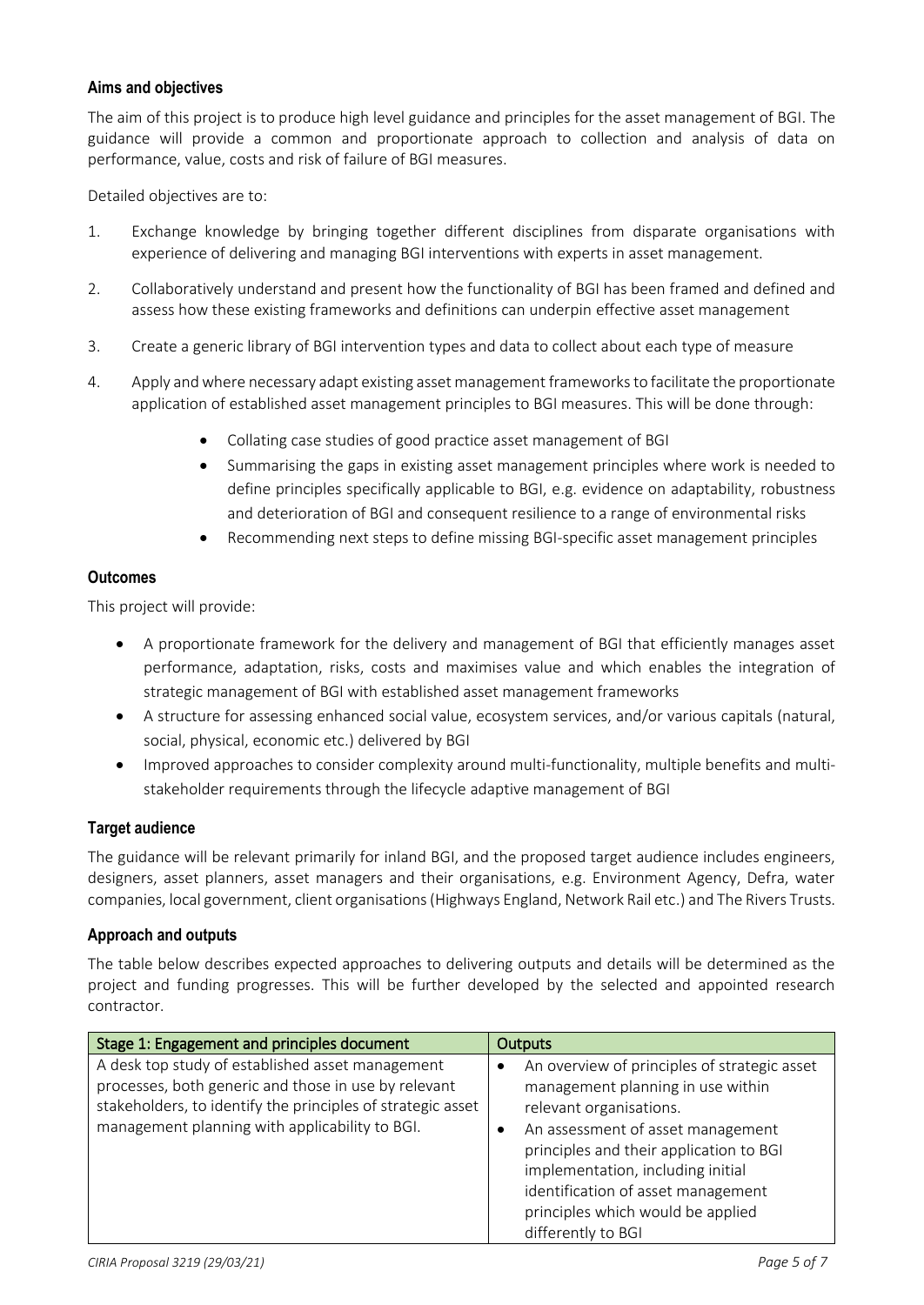| Consultation with stakeholders including asset owners<br>managers, utilities, transport operators, Lead Local<br>Flood Authorities, Environment Agency, water and<br>sewerage companies, engineers, designers, client<br>organisations and the Rivers Trusts will take place<br>through structured workshops (online initially and face<br>to face when possible), online survey and telecons. This<br>will identify appropriate asset management<br>frameworks, appropriate classification of BGI and key<br>principles. | Suggested definitions of the functionality of<br><b>BGI</b><br>An assessment of how existing frameworks<br>and definitions can underpin asset<br>management for BGI and their practical<br>application<br>Further assessment of the appropriateness<br>$\bullet$<br>of asset management principles which<br>would be applied to BGI (gaps, or necessary<br>modification)                                                                                                                                                                                                                                                                                                      |
|---------------------------------------------------------------------------------------------------------------------------------------------------------------------------------------------------------------------------------------------------------------------------------------------------------------------------------------------------------------------------------------------------------------------------------------------------------------------------------------------------------------------------|-------------------------------------------------------------------------------------------------------------------------------------------------------------------------------------------------------------------------------------------------------------------------------------------------------------------------------------------------------------------------------------------------------------------------------------------------------------------------------------------------------------------------------------------------------------------------------------------------------------------------------------------------------------------------------|
| Case studies of BGI delivery will be gathered focussing<br>on maintenance and management. Criteria will be<br>developed to select those most appropriate and useful<br>for this project. These will include a variety of BGI<br>types, different functionality and approaches to<br>monitor performance.                                                                                                                                                                                                                  | A long list of draft case studies, illustrating a<br>$\bullet$<br>range of BGI measures<br>A draft set of functionality criteria drawn<br>$\bullet$<br>from existing AM and BGI processes with<br>explanatory text/justification<br>A draft set of proposed functionality criteria<br>٠<br>specific to BGI measures<br>Draft skeleton framework for collection of<br>different categories of data types including<br>e.g.: location, type of measure, scale,<br>functionality data needs, maintenance<br>needs, outage strategy, fault and incident<br>response, decommissioning requirements<br>A summary of what is useful and achievable<br>٠<br>to deliver within Stage 2 |

| Stage 2: Development of outputs                         | <b>Outputs</b>                                            |
|---------------------------------------------------------|-----------------------------------------------------------|
| Up to 15 case studies of BGI measures including a range | A library of BGI intervention types and data<br>$\bullet$ |
| of SuDS and NFM.                                        | to collect about each type of measure                     |
|                                                         | A summary of the gaps in existing asset<br>٠              |
|                                                         | management principles where work is                       |
|                                                         | needed to define principles specifically                  |
|                                                         | applicable to BGI, e.g. evidence on                       |
|                                                         | robustness, adaptation, maturity and                      |
|                                                         | deterioration of BGI and consequent                       |
|                                                         | resilience to a range of environmental risks              |
| Produce recommendations report                          | A concise report identifying<br>٠                         |
|                                                         | recommendations that have<br>$\bigcap$                    |
|                                                         | emerged from the scoping stage,                           |
|                                                         | final case studies,<br>$\circ$                            |
|                                                         | draft functionality criteria,<br>$\circ$                  |
|                                                         | draft AM framework for BGI<br>$\bigcirc$                  |
|                                                         | data collection framework<br>$\circ$                      |
|                                                         | recommended next steps to define<br>$\circ$               |
|                                                         | those asset management principles                         |
|                                                         | to be applied differently to BGI                          |

# Stage 3: Dissemination

This will execute the communications and implementation strategy to deliver engaging outputs. Linkages with appropriate institutions and organisations will be utilised to disseminate information to the desired target audience. Dissemination will include webinars and joint online events. A summary presentation will also be developed.

# **Outputs**